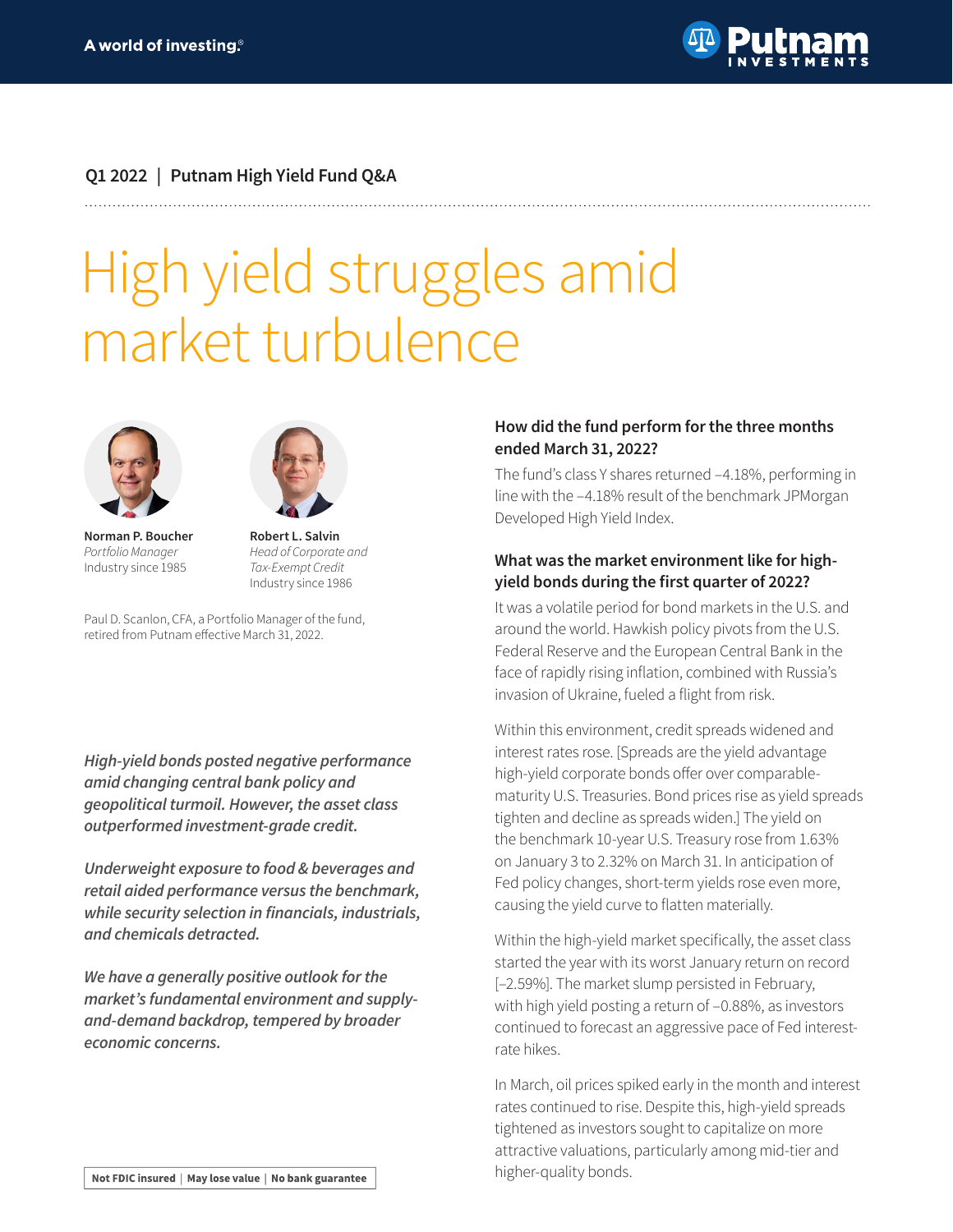Relative to other asset classes, high-yield credit lagged leveraged loans but outpaced investment-grade [IG] corporate credit and the broad IG fixed income market.

Within the fund's benchmark, all cohorts registered losses. Food & beverages, housing, and retail were the weakest performers, as each group returned about –6%. Energy [–2%] and metals & mining [–3%] held up better and outperformed the benchmark. Commodities such as oil, wheat, and metals experienced large price increases during the quarter on expectations of global shortages resulting from Russia's invasion of Ukraine. From a credit-rating perspective, mid-tier bonds rated B or split B performed the best, reflecting increased demand from investors during March.

## **What factors had the biggest influence on the fund's relative performance?**

Lower-than-benchmark exposure to food & beverages and retail, along with favorable overall positioning in gaming, lodging & leisure, added the most value on a relative basis. An allocation to floating-rate bank loans also aided performance. On the downside, security selection in financials, industrials, and chemicals dampened performance versus the benchmark.

## **What is the team's near-term outlook?**

We have a moderately constructive outlook. We have a positive outlook for high-yield market fundamentals and the overall supply-and-demand backdrop. Our view on valuations is more neutral, given the relative tightness of yield spreads in the market as of quarter-end. Spreads widened during the quarter, but remain tight by historical standards. From a fundamental perspective, we continue to closely monitor issuers' balance sheets and liquidity metrics, with an eye toward default risk or a credit-rating downgrade.

As of quarter-end, U.S. economic growth expectations had moderated somewhat. However, we believe U.S. gross domestic product will continue to grow at a rate above the longer-term trend in 2022. Following robust corporate earnings growth in 2021, market expectations for 2022 were adjusted down to the low double-digit range.

As of March 31, the U.S. high-yield default rate remained very low. Including distressed exchanges, the default rate ended the quarter at 0.50%, well below the long-term average of 3.8%.

As for supply/demand dynamics, new issuance of highyield debt totaled \$46.5 billion in the first quarter. This represented a 71% decline from the same period in 2021 and was the lightest quarterly total since the fourth quarter of 2018. About 47% of this year's new issuance was used to refinance existing debt. On the demand side, high-yield funds [mutual funds and exchange-traded funds] experienced outflows of \$25.3 billion in the first quarter, which compares with outflows of \$10.6 billion during last year's first quarter.

From a valuation standpoint, the average spread of the fund's benchmark widened to 3.99 percentage points over U.S. Treasuries during the first quarter, but this is still significantly below the long-term average of 6 percentage points. The benchmark's yield was 6.3% as of March 31, a sizable increase from 4.7% at the end of 2021. Despite tight spreads, we think the market's income potential is attractive in the face of much lower global yields.

Key risks that we will continue to focus on include geopolitical tensions, the pace of Fed rate hikes, inflation, and potentially negative effects on energy supplies.

## **How was the fund positioned as of March 31?**

Relative to the benchmark, the portfolio had overweight exposure to the higher- and lower-quality areas of the market and an underweight allocation in mid-tier bonds. From an industry perspective, we favored energy, broadcasting, diversified media, technology, and housing. The fund had underweight exposure to retail; food & beverages; gaming, lodging & leisure; automotive; and transportation.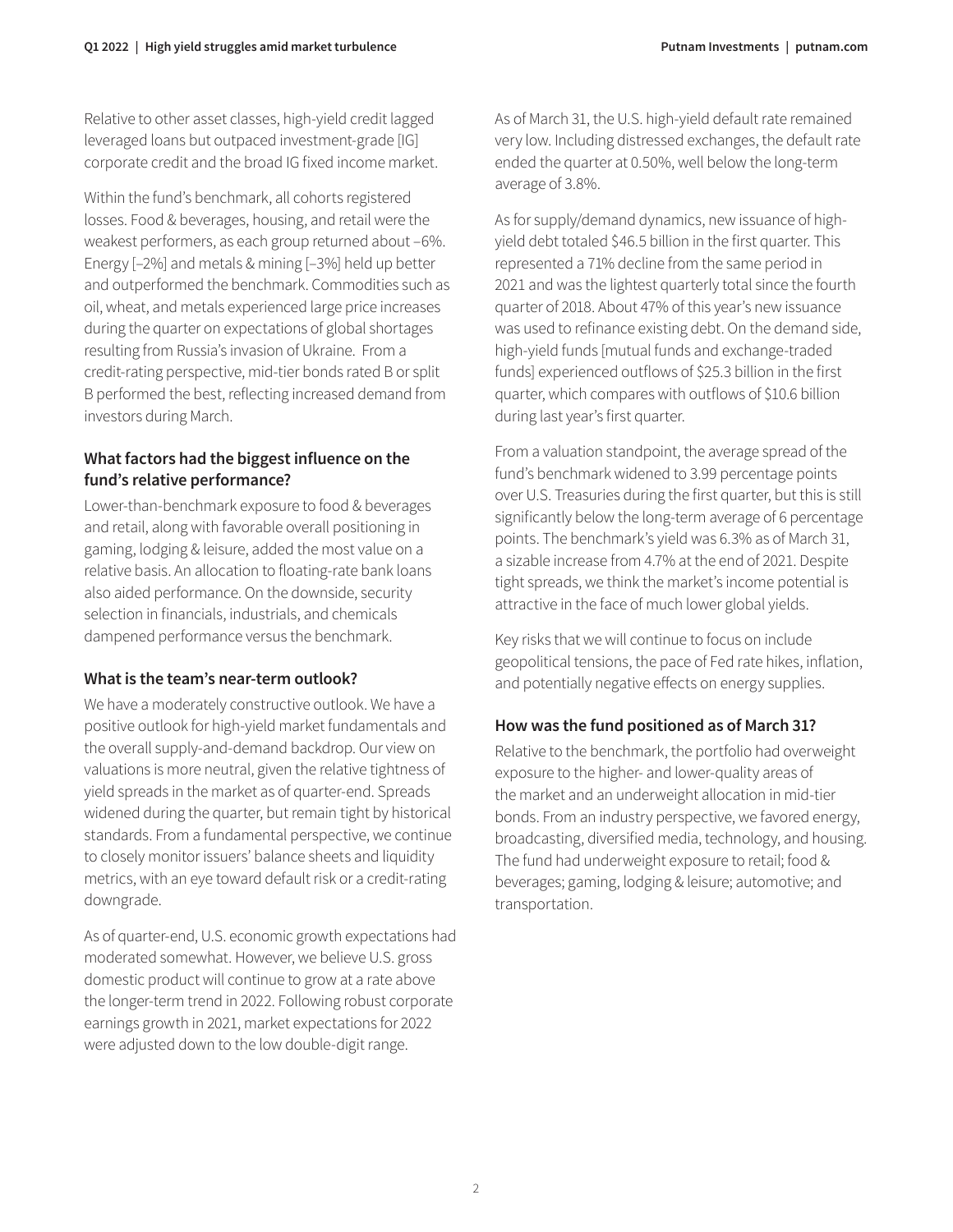## **Putnam High Yield Fund (PHAYX)**

Annualized total return performance as of 3/31/22

|              | <b>Class Y shares</b><br>Inception 12/31/98 | JPMorgan Developed<br><b>High Yield Index</b> |
|--------------|---------------------------------------------|-----------------------------------------------|
| Last quarter | $-4.18%$                                    | $-4.18%$                                      |
| 1 year       | $-0.03$                                     | 0.12                                          |
| 3 years      | 4.39                                        | 4.52                                          |
| 5 years      | 4.30                                        | 4.68                                          |
| 10 years     | 5.13                                        | 5.86                                          |
| Life of fund | 7.14                                        |                                               |

Total expense ratio: 0.76%

Returns for periods of less than one year are not annualized.

*Current performance may be lower or higher than the quoted past performance, which cannot guarantee future results. Share price, principal value, and return will vary, and you may have a gain or a loss when you sell your shares. Performance assumes reinvestment of distributions and does not account for taxes. For the most recent month-end performance, please visit [putnam.com.](https://www.putnam.com?ref=TL007.pdf) Class Y shares before their inception are derived from the historical performance of class A shares (inception 3/25/86), which have not been adjusted for the lower expenses; had they, returns would have been higher. For a portion of the periods, this fund may have had expense limitations, without which returns would have been lower. Class Y shares are generally only available for corporate and institutional clients and have no initial sales charge.* 

The JPMorgan Developed High Yield Index is an unmanaged index of high-yield fixed-income securities issued in developed countries. You cannot invest directly in an index.